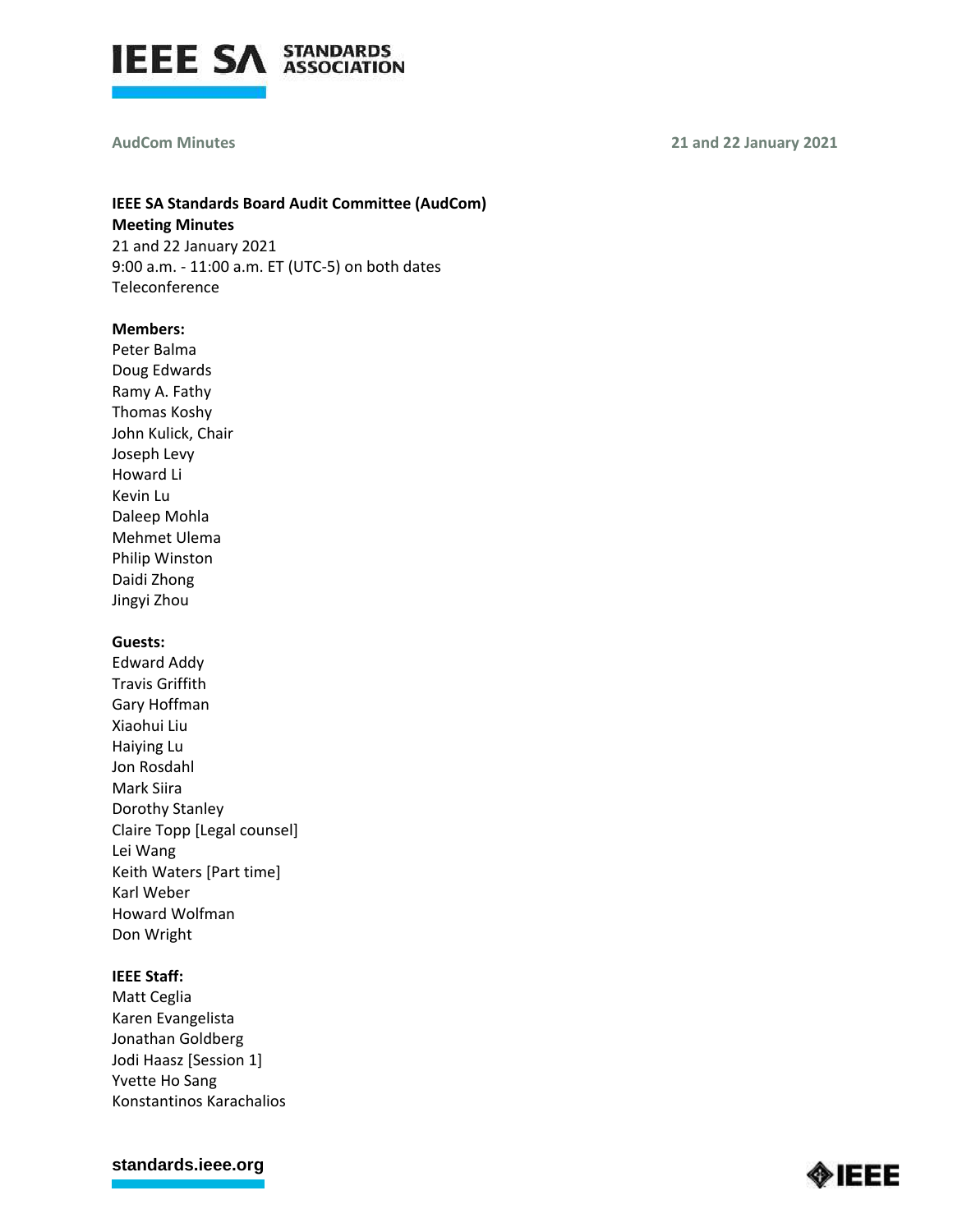Soo Kim Michael Kipness Vanessa Lalitte Kelly Lorne Greg Marchini [Part time] Erin Morales Ashley Moran Christian Orlando Dave Ringle Pat Roder Jennifer Santulli Tom Thompson Lisa Weisser, Administrator Malia Zaman Meng Zhao

# **[Unless otherwise noted, all votes are unanimous]**

## **1. CALL TO ORDER AND INTRODUCTIONS**

Chair Kulick called the meeting to order at 9:02 a.m. ET (UTC-5). He welcomed everyone to the final meeting of the 2020 AudCom and welcomed the incoming 2021 AudCom members. There was a round of introductions.

## **2. REVIEW AND APPROVAL OF THE AGENDA**

Chair Kulick explained that in order to have enough time during the meeting to cover some remaining items from old business that AudCom Session 1 will start with items 5.4 and 5.5 on the agenda. He asked if there were any additions, deletions, or additional alterations to the published agenda. There were none.

**A motion was made (Winston) and seconded (Mohla) to approve the 21 and 22 January 2021 AudCom meeting agenda. In the absence of objection, the motion was approved.**

### **3. APPROVAL OF MINUTES OF THE 06 NOVEMBER 2020 P&P REVIEW MEETING AND 01 DECEMBER 2020 AUDCOM MEETING**

**A motion was made (Koshy) and seconded (Mohla) to approve the minutes of the 06 November 2020 P&P Review meeting and the 01 December 2020 AudCom meeting. In the absence of objection, the motion was approved.**

**AudCom discussed agenda items 5.4 and 5.5 next.**

#### **4. P&P REVIEW**

## **4.1 Status of Continuing Standards Committee P&P Review**

4.1.1 APS/SC - Howard Li, Daleep Mohla

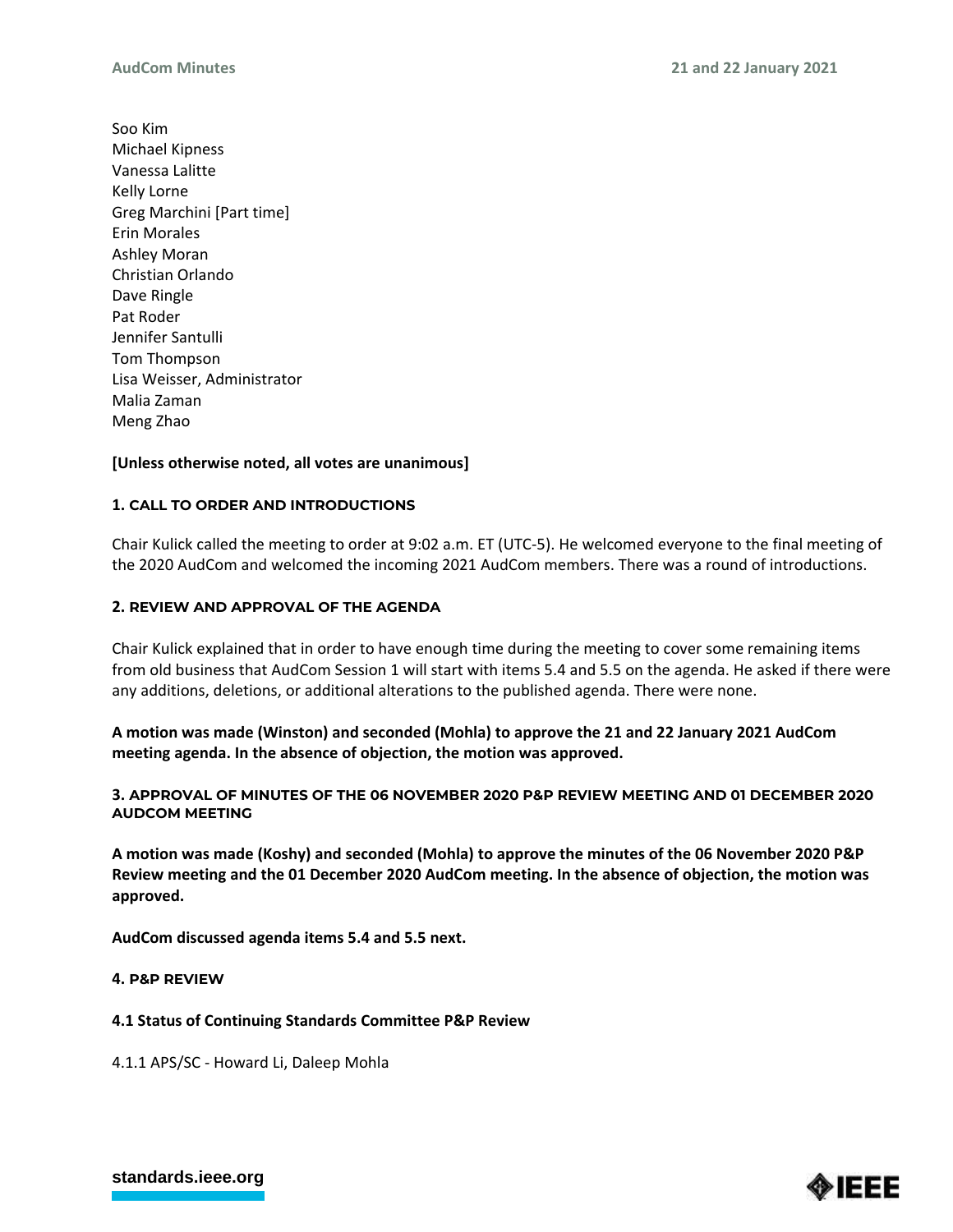There are still open comments from the checklist that have not been addressed and the P&P will continue under review and move to the March 2021 AudCom agenda.

During the discussion of this P&P review, the issue was raised about external documents, such as a Society's bylaws being included in the P&Ps. This issue has come up in several other reviews, and it was clarified that external documents shall not be referenced in any of a Standards Committee's P&Ps.

### 4.1.2 C/LM - Phil Winston, Jingyi Zhou

The reviewers explained that the P&P document would be recommended for acceptance, but the final version that is in myProject has not been approved by the 802 Executive Committee, so the recommendation is for conditional acceptance, with the condition that the 802 Executive Committee approves the document. There was additional clarification that if the document is not approved by the 802 Executive Committee, the condition will not be met and the recommendation would no longer be valid.

## **Motion: To recommend conditional acceptance of the C/LM P&P; contingent upon the 802 Executive Committee approving the current revised version in myProject. Upon vote, the motion passed.**

### *NB: This condition has been met.*

### 4.1.3 C/PA - Doug Edwards, Daidi Zhong

There are still open comments from the checklist that have not been addressed and the P&P will continue under review and move to the March 2021 AudCom agenda.

4.1.4 C/SI - Kevin Lu, Thomas Koshy

There are still open comments from the checklist that have not been addressed and the P&P will continue under review and move to the March 2021 AudCom agenda.

4.1.5 IM/ST - Ramy Fathy, Joseph Levy

There are still open comments from the checklist that have not been addressed and the P&P will continue under review and move to the March 2021 AudCom agenda.

#### 4.1.6 SEN/SC - Daleep Mohla, Doug Edwards

There are still open comments from the checklist that have not been addressed and the P&P will continue under review and move to the March 2021 AudCom agenda.

4.1.7 VT/CBTC&SIG - Doug Edwards, Joseph Levy

#### **Motion: To recommend acceptance of the VT/CBTC&SIG P&P. Upon vote, the motion passed.**

Following the outcome of this review, AudCom discussed item 6.1.2 on the agenda.

4.1.8 VT/TPSSC - Jingyi Zhou, Peter Balma



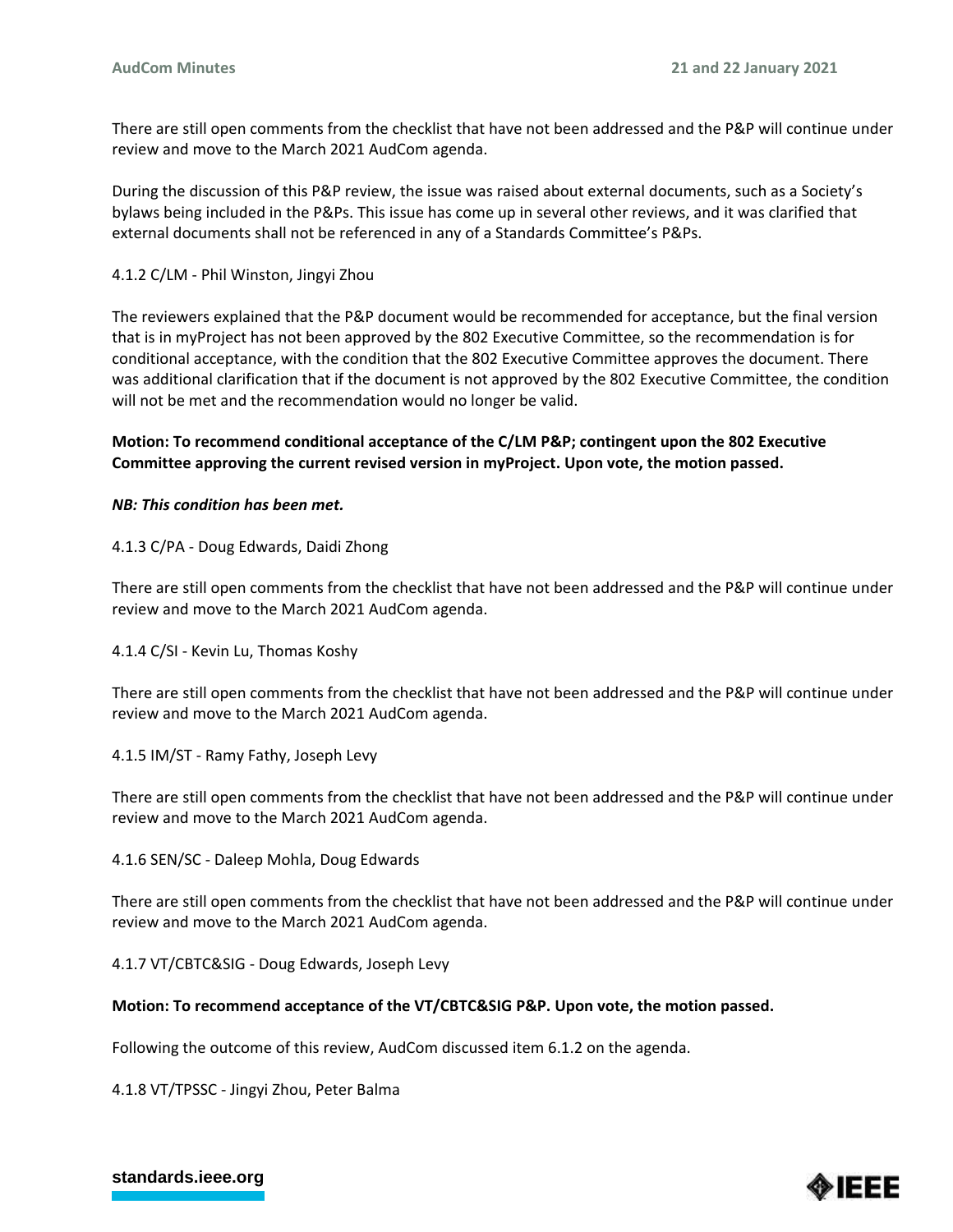### **Motion: To recommend acceptance of the VT/TPSSC P&P. Upon vote, the motion passed.**

Following the outcome of this review, AudCom discussed item 6.1.3 on the agenda.

#### **4.2 Status of New Standards Committee P&P Review**

4.2.1 IM/RNIS - Howard Li, Phil Winston

There are still open comments from the checklist that have not been addressed and the P&P will continue under review and move to the March 2021 AudCom agenda.

AudCom went into recess at 10:58 a.m. ET (UTC-5) on 21 January. Gary Hoffman thanked the 2020 AudCom Members and welcomed new and continuing 2021 AudCom Members.

The AudCom meeting reconvened at 9:02 a.m. ET (UTC-5) on 22 January.

#### **4.3 Status of Continuing Working Group P&P Review**

4.3.1 C/BDL (Common - all C/BDL Individual WGs) - Doug Edwards, Daidi Zhong

There are still open comments from the checklist that have not been addressed and the P&P will continue under review and move to the March 2021 AudCom agenda.

4.3.2 C/SM (Common - all C/SM Entity WGs) - Phil Winston, Ramy Fathy

## **Motion: To deem without issue the C/SM (Common - all C/SM Entity WGs) Working Group P&P. Upon vote, the motion passed.**

4.3.3 IAS/IPCSD (Common - all IAS/IPCSD Individual WGs) - Howard Li, Mehmet Ulema

## **Motion: To deem without issue the IAS/IPCSD (Common - all IAS/IPCSD Individual WGs) Working Group P&P. Upon vote, the motion passed (11 approve, 0 disapprove, 1 abstain [Winston]).**

4.3.4 MTT/SCC/MSMU\_WG - Phil Winston, Jingyi Zhou

**Motion: To deem without issue the MTT/SCC/MSMU\_WG Working Group P&P. Upon vote, the motion passed.**

4.3.5 PE/IC (Common - all PE/IC Individual WGs) - Mehmet Ulema, Joseph Levy

# **Motion: To deem without issue the PE/IC (Common - all PE/IC Individual WGs) Working Group P&P. Upon vote, the motion passed.**

4.3.6 SASB/SCC20 (Common - all SASB/SCC20 Individual WGs) - Joseph Levy, Howard Li

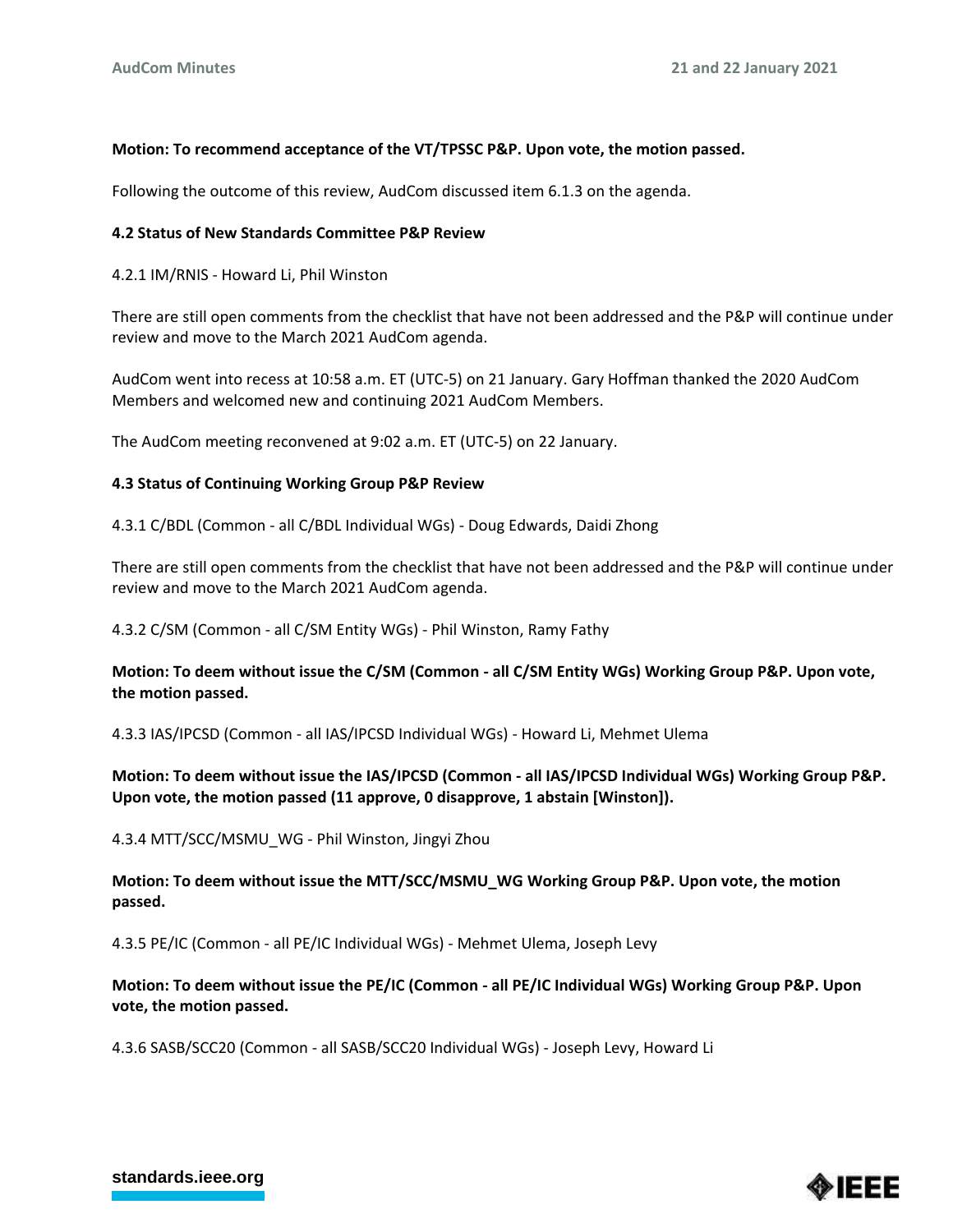There are still open comments from the checklist that have not been addressed and the P&P will continue under review and move to the March 2021 AudCom agenda.

4.3.7 SASB/SCC21 (Common - all SASB/SCC21 Individual WGs) - Philip Winston, Peter Balma

**To conditionally deem without issue the SASB/SCC21 (Common - all SASB/SCC21 Individual WGs) Working Group P&P; contingent upon making the title language consistent in three locations in the document. Upon vote, the motion passed.**

### **4.4 Status of New Working Group P&P Review**

There were no new Working Group P&Ps.

### **5. OLD BUSINESS**

### **5.1 Action Item Review - Lisa Weisser**

Lisa Weisser noted that all action items from meetings that took place in 2020 were complete. The one remaining item is to determine whether there is a need to add information to the AudCom Conventions about terminology definition within P&P documents, and this will be a topic to discuss for the upcoming AudCom FAQs.

### **5.2 Update on P&Ps Due in 2021**

Lisa Weisser noted that there are 16 Standards Committees with P&Ps expiring at the end of 2021. With recent Standards Committee P&Ps accepted in 2020 and now this meeting, the list of Working Group P&Ps requested for review by AudCom is increasing, and staff will work with the Standards Committees to help them submit WG P&Ps for AudCom review.

#### **5.3 Discussion - AudCom Baseline Checklists and Instructions**

Chair Kulick thanked and acknowledged the tremendous amount of work by the volunteers who worked on the baselines review checklists and instructions documents, specifically Peter Balma, Doug Edwards, Joseph Levy, and Phil Winston, as well as Lisa Weisser.

Doug Edwards described the updates to the checklists and there was a recommendation to approve the documents.

## **Motion: Approve the use of the updated checklists, with minor edits identified in later discussions, to be used with the 2020 baseline documents. Upon vote, the motion passed.**

Joseph Levy and Peter Balma described the process of updating the separate instructions documents that accompany each baseline document. Instead of using the previous documents and only updating sections as needed, there is a new flow of the content, with additional explanations and references provided. Following the discussion, a recommendation was made.



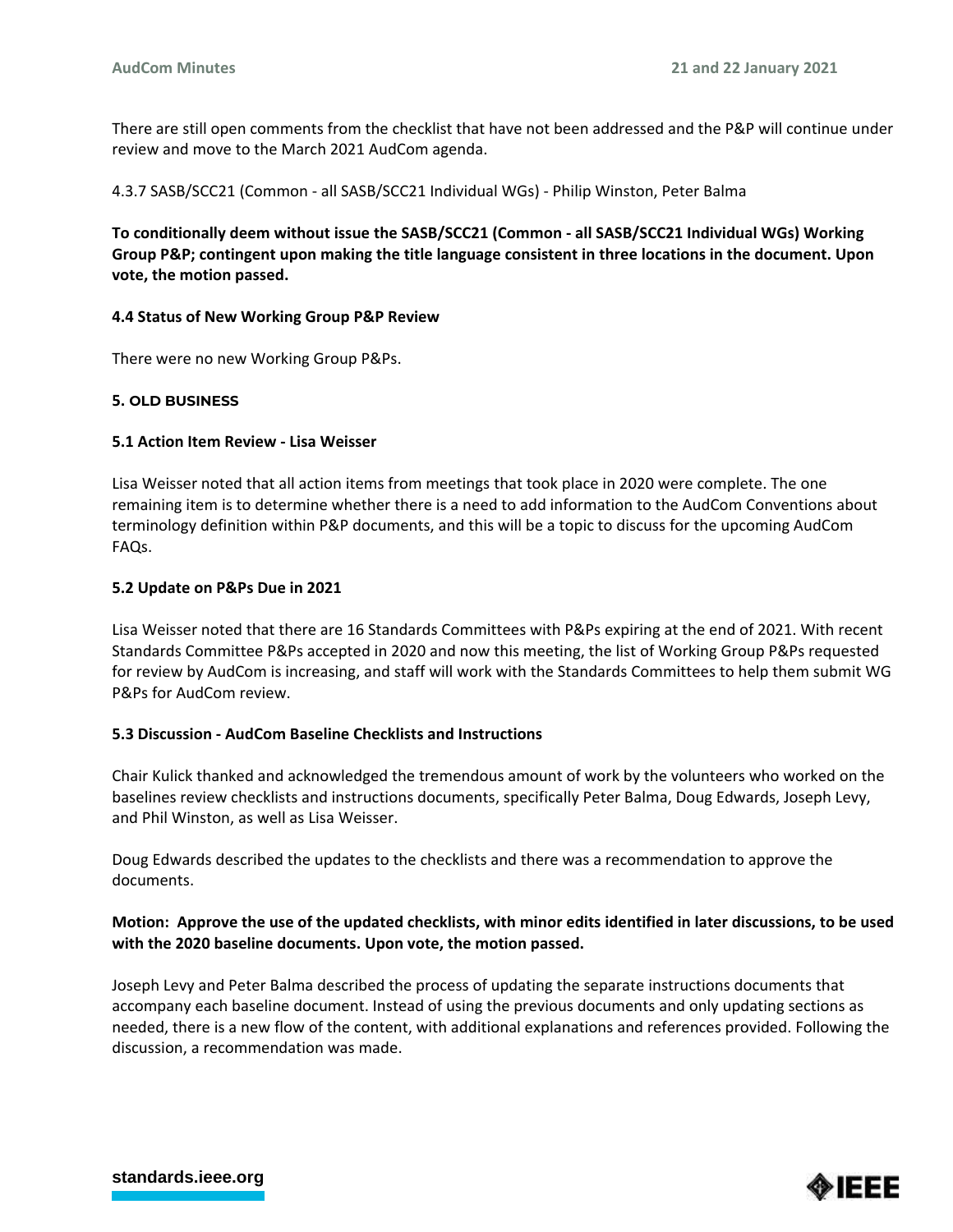# **Motion: Approve the use of the updated instructions, with minor edits identified in later discussions, to be used with the 2020 baseline documents. Upon vote, the motion passed.**

Additionally, Lisa Weisser explained that some corrections need to be made to some of the approved red instructional text in the baseline documents. She presented the list of text updates, and following a discussion which included additional edits to some of the updates, a motion was made to approve the edits.

# **Motion: Approve the updates to the red instructional text in the 2020 baseline documents. Upon vote, the motion passed.**

## **5.4 Ad Hoc Update - Working Group P&Ps - Daleep Mohla**

Daleep Mohla provided an update of the previously distributed ad hoc report, which was briefly discussed at the September 2020 AudCom meeting. It was agreed that there is currently no need to add information to the AudCom Conventions because the updated baselines make it more clear which P&Ps need to be used for a newly formed Working Group. There is also now a plan to develop FAQs for the AudCom website with necessary information for AudCom best practices for what P&Ps should be used by a newly formed Working Group and when such a Working Group can submit a PAR to NesCom. Any suggestions for FAQs to be addressed should be sent to Lisa Weisser or the AudCom Chair.

Chair Kulick disbanded the ad hoc with thanks.

## **5.5 Discussion on Additions to AudCom Conventions**

#### 5.5.1 Submittal Deadlines - Doug Edwards

Doug Edwards presented an update on the recommendation for potential updates to the AudCom Conventions that was briefly discussed during the September 2020 meeting. There was discussion on the topic of whether or not there should be submittal deadlines for new and revised P&Ps before each AudCom meeting. It was agreed that while the Conventions are not requirements, the text in the recommendation presented needs to be edited to clarify that these are timing guidelines. The recommendation included a motion to incorporate text into the AudCom Conventions about these guidelines, and updated text that would clarify what is considered an editorial correction for the P&Ps. The motion presented was deferred until AudCom Session 2, and Lisa Weisser was asked to send the updated version of the document that was discussed during Session 1.

# **AI: Lisa Weisser to send the updated presentation to AudCom for continued discussion during Session 2 of the AudCom meeting.**

#### *NB: This item is complete.*

During AudCom Session 2, Chair Kulick, with agreement from incoming Chair Lu, formed the Ad hoc on Improved Opportunities for AudCom Member Review of Materials with the following scope:

The ad hoc shall consider various means to improve the opportunity for all AudCom Members to be able to review necessary materials (e.g., checklists, updated P&P submittals, etc.) in advance of a regularly scheduled AudCom meeting.



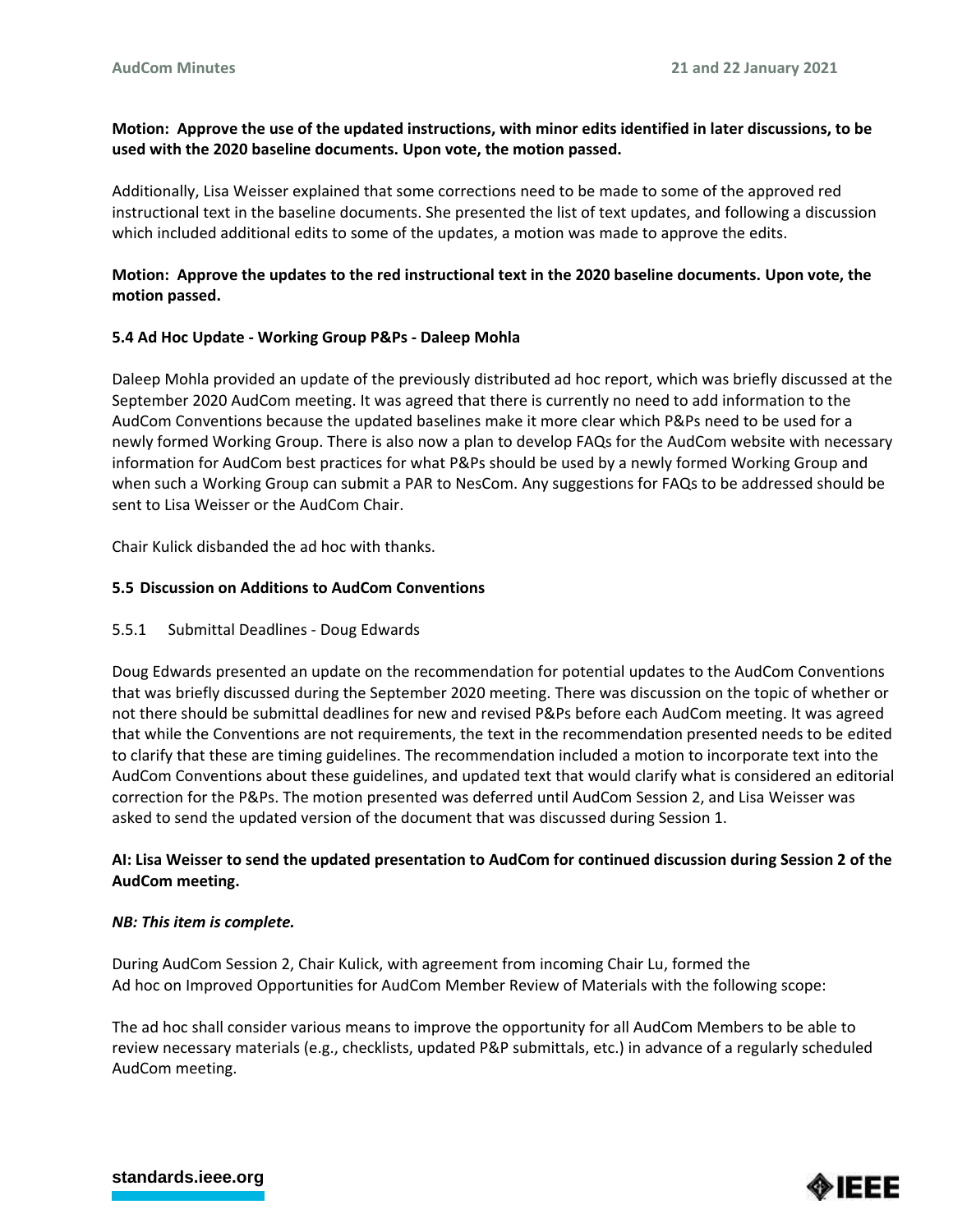The ad hoc, Chaired by Kevin Lu, includes the following members: Peter Balma, Doug Edwards, Ramy Fathy, Jonathan Goldberg, Michael Kipness, Joseph Levy, Haiying Lu, Daleep Mohla, Erin Morales, Dave Ringle, Keith Waters, Lisa Weisser, and Philip Winston.

# 5.5.2 Terminology Definition in Higher Level Standards Committee Documents

Lisa Weisser explained this topic that carried over from 2020. The question had been raised about whether or not there is a need to add information to the AudCom Conventions about terminology definition within P&P documents. For example, if a term mentioned in a Working Group P&P is defined in the Standards Committee P&P, there is no need to define it in the Working Group P&P, but the Standards Committee needs to acknowledge that in response to the review checklist. This topic will be added to the list of potential questions for the AudCom FAQs.

Following this agenda item, the meeting continued to the P&P reviews in agenda item 4.

### **5.6 Committee member interactions/comments RE: myProject**

This item was not discussed during the meeting due to lack of time.

# *NB: This is a standing agenda item and if anyone has any feedback about their user experience with myProject, please let Lisa Weisser know.*

### **6. NEW BUSINESS**

## **6.1 Request for Standards Committee Recognition**

# **6.1.1 IEEE Instrumentation and Measurement Society/TC45 - Radiation and Nuclear Instrumentation and Systems (IM/RNIS)**

The Standards Committee P&Ps are continuing under review and this recognition request will move to the March 2021 AudCom meeting.

#### **6.1.2 IEEE Vehicular Technology Society/Communications Based Train Control and Signals (VT/CBTC&SIG)**

This was discussed after agenda item 4.1.7.

**Motion: Recommend that the SASB recognize the Vehicular Technology Society/Communications Based Train Control and Signals, to be abbreviated as (VT/CBTC&SIG), as an official Standards Committee, in accordance with IEEE SASB Bylaws 5.2.2. Upon vote, the motion passed.** 

#### **6.1.3 IEEE Vehicular Technology Society/Traction Power Systems Standards Committee (VT/TPSSC)**

This was discussed after agenda item 4.1.8.

**Motion: Recommend that the SASB recognize the Vehicular Technology Society/Traction Power Systems Standards Committee, to be abbreviated as (VT/TPSSC), as an official Standards Committee, in accordance with IEEE SASB Bylaws 5.2.2. Upon vote, the motion passed.**